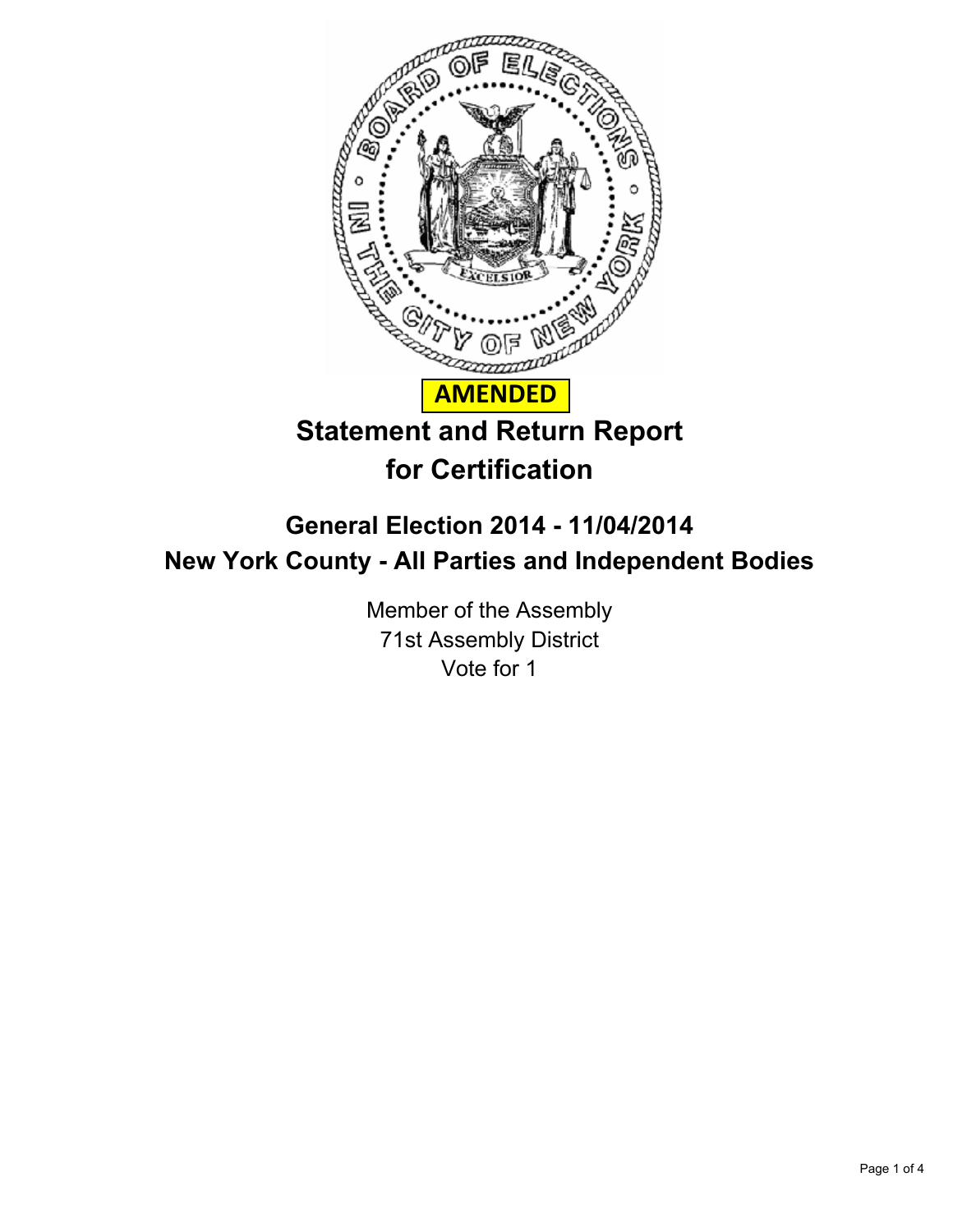

## **Assembly District 71**

| PUBLIC COUNTER                                           | 19,425       |
|----------------------------------------------------------|--------------|
| <b>EMERGENCY</b>                                         | 0            |
| ABSENTEE/MILITARY                                        | 471          |
| <b>FEDERAL</b>                                           | 99           |
| <b>AFFIDAVIT</b>                                         | 364          |
| <b>Total Ballots</b>                                     | 20,359       |
| Less - Inapplicable Federal/Special Presidential Ballots | (99)         |
| <b>Total Applicable Ballots</b>                          | 20,260       |
| HERMAN D. FARRELL JR. (DEMOCRATIC)                       | 16,174       |
| JEROME JOHNSON (REPUBLICAN)                              | 1,131        |
| ADAM BENDITSKY (WRITE-IN)                                | 1            |
| ADRIANO ESPAILLAT (WRITE-IN)                             | 1            |
| AL GORE (WRITE-IN)                                       | 1            |
| ALICIA BATISTA (WRITE-IN)                                | 1            |
| BETH ALBERTY (WRITE-IN)                                  | 1            |
| DAENERYS TORGARYEN (WRITE-IN)                            | 1            |
| DUNCAN FOLEY (WRITE-IN)                                  | 1            |
| ELIZABETH BENNET (WRITE-IN)                              | 1            |
| <b>GEORGE BROWN (WRITE-IN)</b>                           | 1            |
| GILLERRMO LIRAREZ (WRITE-IN)                             | 2            |
| <b>GUILERMO LINARES (WRITE-IN)</b>                       | 1            |
| <b>GUILLERMO LINARES (WRITE-IN)</b>                      | 4            |
| JACOB PEREL (WRITE-IN)                                   | 1            |
| JANE BOGART (WRITE-IN)                                   | 1            |
| JASON ROBERTSON (WRITE-IN)                               | 1            |
| JON GIRODES (WRITE-IN)                                   | 1            |
| JULIE BENO (WRITE-IN)                                    | 1            |
| KELLY BOYD (WRITE-IN)                                    | 7            |
| LUIS TEJADA (WRITE-IN)                                   | 2            |
| PERCY SUTTON (WRITE-IN)                                  | 1            |
| RAMON TORIBRO (WRITE-IN)                                 | 1            |
| ROBERT JACKSON (WRITE-IN)                                | 1            |
| THERESA E HASSLER (WRITE-IN)                             | 1            |
| THOMAS GILES (WRITE-IN)                                  | $\mathbf{1}$ |
| UNATTRIBUTABLE WRITE-IN (WRITE-IN)                       | 16           |
| VINCENT DUPREE (WRITE-IN)                                | 1            |
| WILLIAM JEFFERSON CLINTON (WRITE-IN)                     | 1            |
| ZEBE SAKALAMA (WRITE-IN)                                 | 1            |
| <b>Total Votes</b>                                       | 17,359       |
| Unrecorded                                               | 2,901        |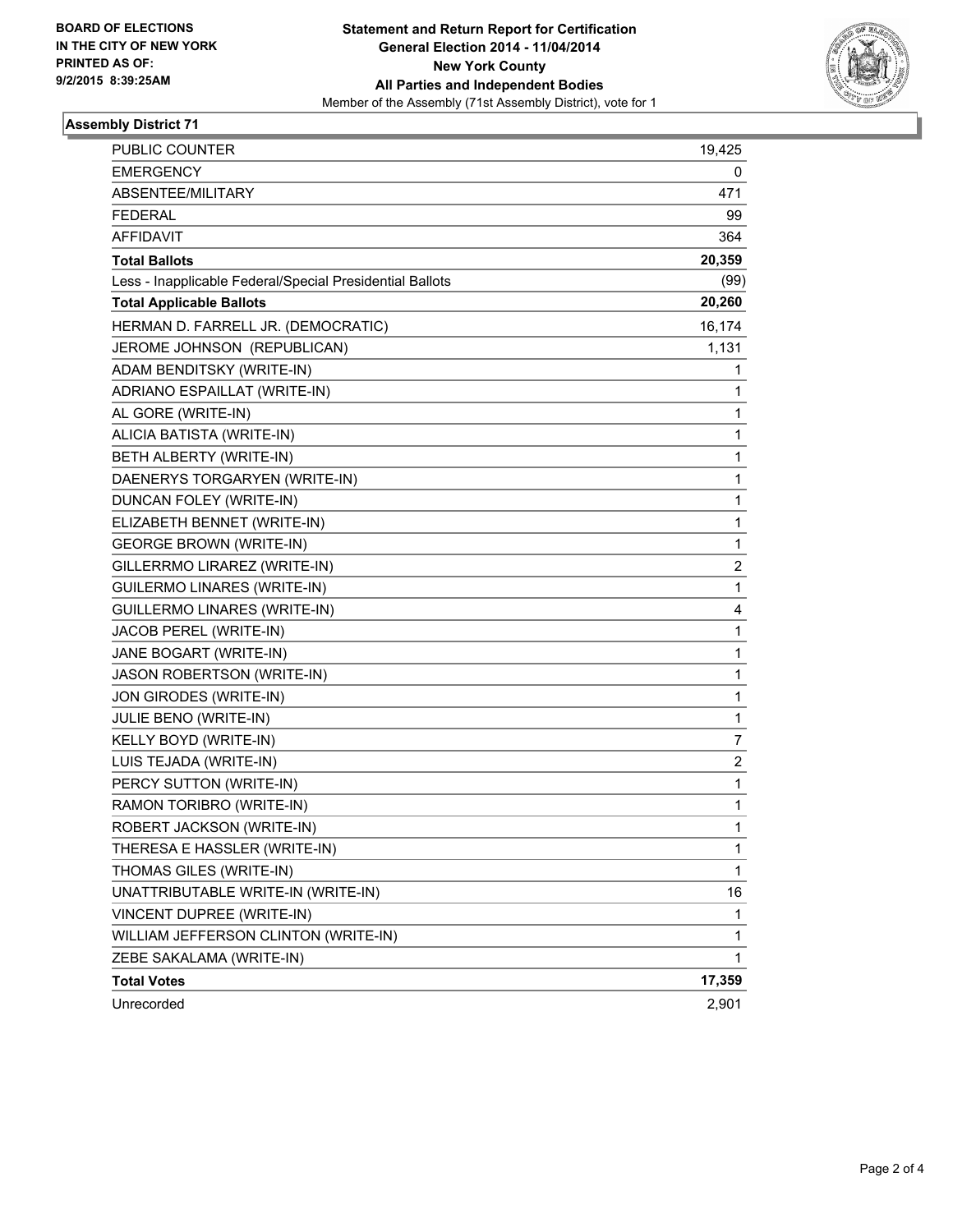

## **Total for Member of the Assembly (71st Assembly District) - New York County**

| PUBLIC COUNTER                                           | 19,425         |
|----------------------------------------------------------|----------------|
| <b>EMERGENCY</b>                                         | 0              |
| ABSENTEE/MILITARY                                        | 471            |
| <b>FEDERAL</b>                                           | 99             |
| <b>AFFIDAVIT</b>                                         | 364            |
| <b>Total Ballots</b>                                     | 20,359         |
| Less - Inapplicable Federal/Special Presidential Ballots | (99)           |
| <b>Total Applicable Ballots</b>                          | 20,260         |
| HERMAN D. FARRELL JR. (DEMOCRATIC)                       | 16,174         |
| JEROME JOHNSON (REPUBLICAN)                              | 1,131          |
| ADAM BENDITSKY (WRITE-IN)                                | 1              |
| ADRIANO ESPAILLAT (WRITE-IN)                             | 1              |
| AL GORE (WRITE-IN)                                       | 1              |
| ALICIA BATISTA (WRITE-IN)                                | 1              |
| BETH ALBERTY (WRITE-IN)                                  | 1              |
| DAENERYS TORGARYEN (WRITE-IN)                            | 1              |
| DUNCAN FOLEY (WRITE-IN)                                  | 1              |
| ELIZABETH BENNET (WRITE-IN)                              | 1              |
| <b>GEORGE BROWN (WRITE-IN)</b>                           | 1              |
| GILLERRMO LIRAREZ (WRITE-IN)                             | $\overline{2}$ |
| <b>GUILERMO LINARES (WRITE-IN)</b>                       | 1              |
| <b>GUILLERMO LINARES (WRITE-IN)</b>                      | 4              |
| JACOB PEREL (WRITE-IN)                                   | $\mathbf{1}$   |
| JANE BOGART (WRITE-IN)                                   | 1              |
| JASON ROBERTSON (WRITE-IN)                               | 1              |
| JON GIRODES (WRITE-IN)                                   | $\mathbf{1}$   |
| JULIE BENO (WRITE-IN)                                    | 1              |
| KELLY BOYD (WRITE-IN)                                    | 7              |
| LUIS TEJADA (WRITE-IN)                                   | 2              |
| PERCY SUTTON (WRITE-IN)                                  | 1              |
| RAMON TORIBRO (WRITE-IN)                                 | 1              |
| ROBERT JACKSON (WRITE-IN)                                | $\mathbf{1}$   |
| THERESA E HASSLER (WRITE-IN)                             | 1              |
| THOMAS GILES (WRITE-IN)                                  | 1              |
| UNATTRIBUTABLE WRITE-IN (WRITE-IN)                       | 16             |
| VINCENT DUPREE (WRITE-IN)                                | 1              |
| WILLIAM JEFFERSON CLINTON (WRITE-IN)                     | 1              |
| ZEBE SAKALAMA (WRITE-IN)                                 | 1              |
| <b>Total Votes</b>                                       | 17,359         |
| Unrecorded                                               | 2,901          |